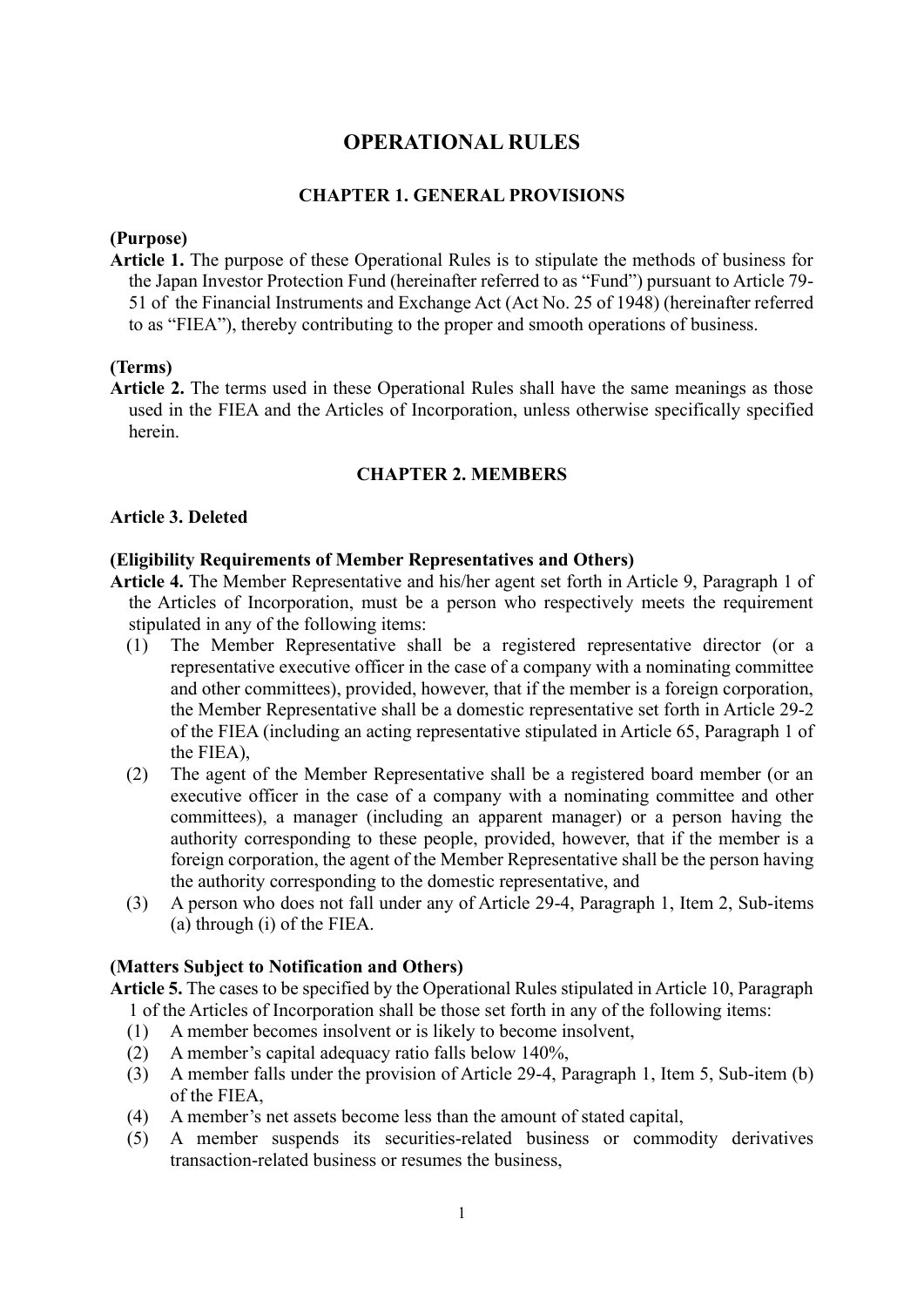- (6) A case where a member ceases to be a specified member of a consignor protection fund under the FIEA
- (7) A member finds that a petition to commence bankruptcy proceedings, rehabilitation proceedings, reorganization proceedings or special liquidation proceedings is filed (if the member is a foreign corporation, it finds that a petition to commence bankruptcy proceedings, rehabilitation proceedings, reorganization proceedings, or special liquidation proceedings is filed in Japan, or finds that the same kind of petition is filed in the country where its head office is located based on the laws and regulations of such country).
- (8) A member falls under the provision of Article 13, Paragraph 1, Item 3 of the Articles of Incorporation, and
- (9) In addition to the cases stipulated in the preceding each item, any situation specified by the Board of Directors occurs to the member.
- **2.** The cases to be specified by the Operational Rules stipulated in Article 10, Paragraph 3 of the Articles of Incorporation shall be those set forth in any of the following items:
	- (1) A member changes its trade name or name,
	- (2) A member changes the amount of stated capital or the total amount of contributions (or if the member is a foreign corporation, the amount of stated capital or the total amount of contributions and the amount of capital brought in),
	- (3) A member changes the location of its head office (or if the member is a foreign corporation, its head office, and the principal business office or its office in Japan, and the same shall apply to the following Item),
	- (4) Residence indication of the head office is changed,
	- (5) The Member Representative or his/her agent is changed or the official title of the Member Representative or his/her agent is changed,
	- (6) A member merges with another corporation, succeeds to all or part of another corporation's businesses (limited to those relating to securities services, and/or commodity derivatives transaction-related business, the same shall apply to hereafter) in a company split, or acquires all or part of another corporation's businesses,
	- (7) A member has all or part of its business succeeded to in a company split,
	- (8) A member transfers all or part of its businesses,
	- (9) A member turns out to engage in activities of specified securities management set forth in Article 16, Paragraph 1, Item 14 of the Cabinet Office Ordinance on Definitions under Article 2 of the Financial Instruments and Exchange Act (Ordinance of the Ministry of Finance No. 14 of 1993), or discontinues it.
	- (10) A member changes the end date of its fiscal year,
	- (11) There is any change in the status of a member's major shareholders (meaning the major shareholders set forth in Article 29-4, Paragraph 2 of the FIEA),
	- (12) The officer set forth in Article 29-2, Paragraph 1, Item 3 of the FIEA ((including a person that is found to have at least the same amount of authority as an officer over the member, irrespective of title, and the same shall apply to the following Item) is changed,
	- (13) Official title of the officer set forth in the preceding Item is changed, and
	- (14) In addition to the cases stipulated in each preceding item, the Fund finds it to be particularly necessary to conduct its business.

### **(Membership Application Form and Documents Attached thereto)**

- **Article 6.** The membership application form set forth in Article 11, Paragraph 1 of the Articles of Incorporation shall be a form that is separately determined.
- **2.** The documents to be attached to the membership application form set forth in Article 11, Paragraph 2 of the Articles of Incorporation shall be a form that is separately determined.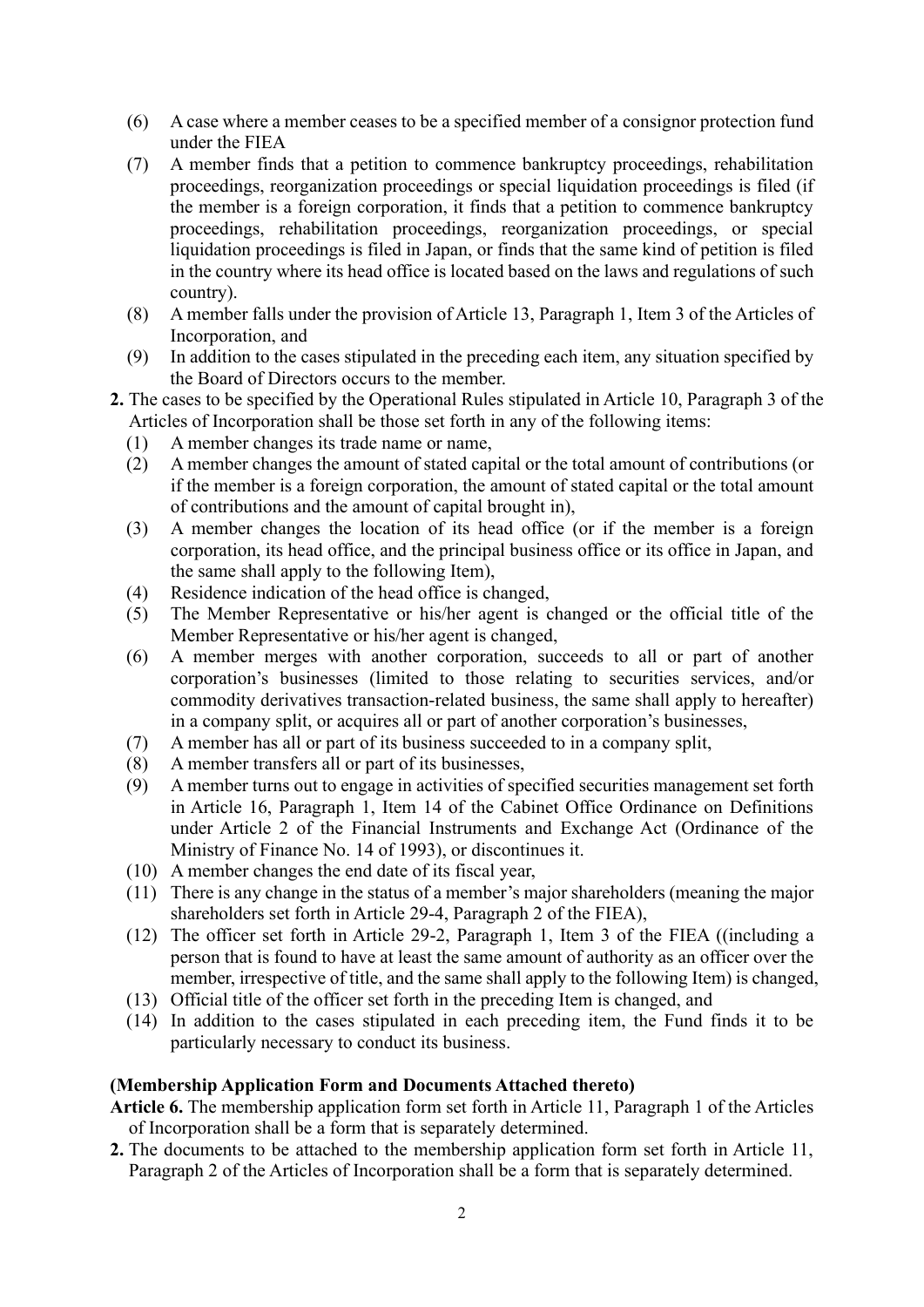## **(Notification of Admission Approval)**

**Article 7.** If the Fund approves the admission of a joining applicant pursuant to the provisions of Article 11 of the Articles of Incorporation, the Fund shall notify the applicant joining and each member thereof.

# **(Amount and Other Matters of the Admission Fee)**

- **Article 8.** The admission fee set forth in Article 12 of the Articles of Incorporation shall be 1 million yen.
- **2.** The admission fee of the preceding Paragraph must be paid immediately after registration pursuant to Article 29 of the FIEA or a member has the change registered in accordance with Article 31, Paragraph 4 of the FIEA.

# **(Application Form for Withdrawal from Fund)**

**Article 9.** The application form for withdrawal from the Fund set forth in Article 14, Paragraph 1 of the Articles of Incorporation shall be a form that is separately determined.

# **(Requirements and Other Matters for Withdrawal Approval)**

- **Article 10.** The amount of expenses to be borne by a member that has withdrawn from the Fund set forth in Article 13, Paragraph 4 of the Articles of Incorporation shall be determined by the Board of Directors.
- **2.** The approval requirements for withdrawal from the Fund set forth in Article 14, Paragraph 2 of the Articles of Incorporation shall be the requirement stipulated in any of the following items:
	- (1) Such member has fully repaid the obligation to the Fund borne as a member at the time of the application for approval, and its performance of the obligation prescribed in Article 13, Paragraph 4 of the Articles of Incorporation is expected to be assured.
	- (2) Such member has gone through the process for joining another investor protection fund.

### **(Notification in case of Withdrawal)**

**Article 11.** If a member withdraws from the Fund, the Fund shall notify the member withdrawn from the Fund and each member thereof pursuant to the provisions of Article 13 of the Articles of Incorporation.

# **CHAPTER 3. PAYMENT TO GENERAL CUSTOMERS UNDER ARTICLE 79-56, PARAGRAPH56 OF FIEA)**

### **(Recognition)**

- **Article 12.** If the Fund receives a notice under the provisions of Article 79-53, Paragraph 1 or Paragraphs 3 through 5, it must, within 2 weeks from the receipt of such notice, in principle, reach a recognition as to whether it is difficult for the member to which such notice pertains (hereinafter referred to as "Member That Is the Subject of Notice") to perform its obligations in connection with the refunding of customer assets after deliberation by the Governing Council (hereinafter referred to as "Council"), unless it is found that there would be clearly no risk of investor protection.
- **2.** The Fund shall, if it is deemed necessary for the recognition of the preceding Paragraph, request that the Commissioner of the Financial Services Agency provide the Fund with the materials relating to the Member That Is the Subject of a Notice or allow the Fund to inspect such materials.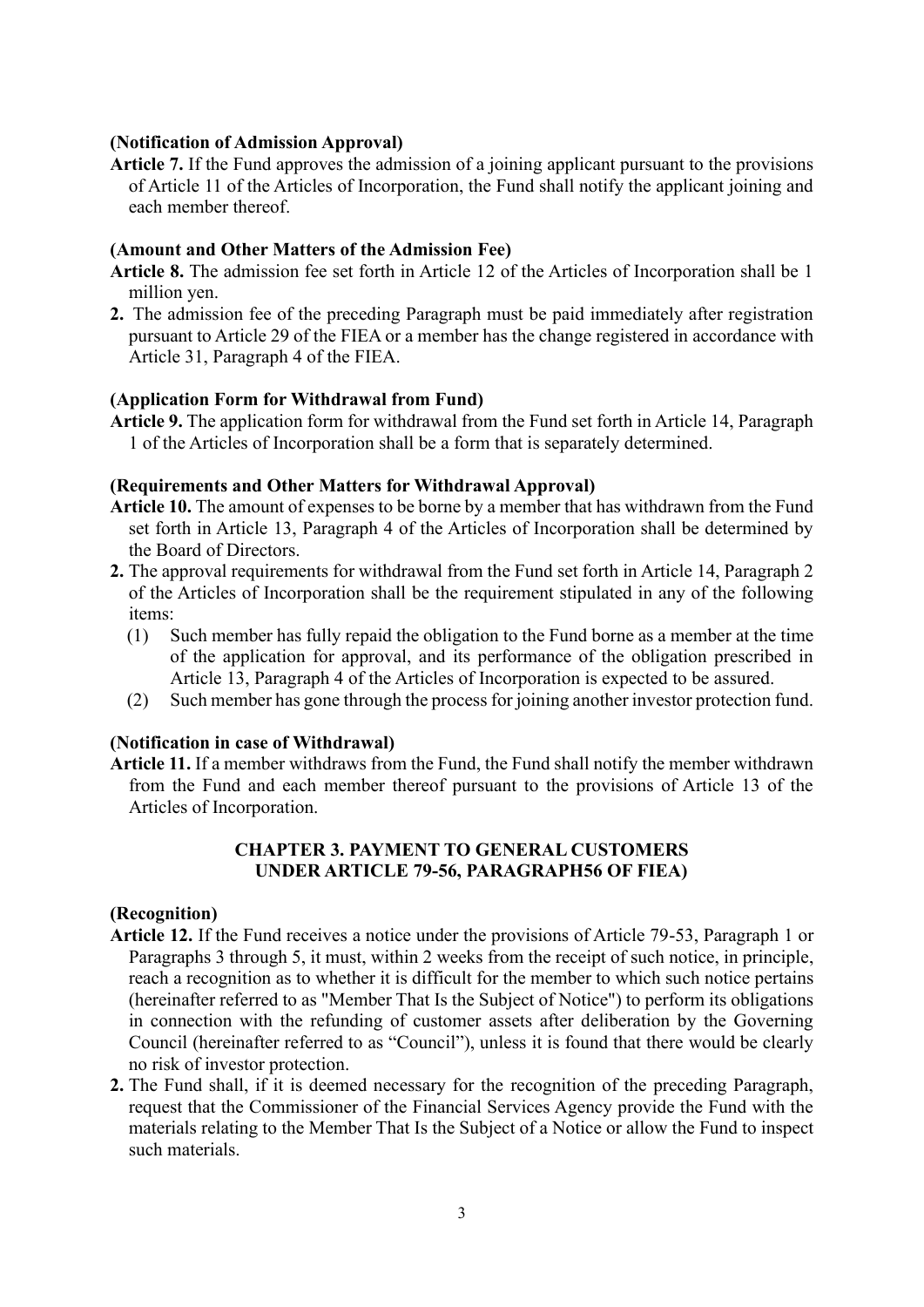# **(Public Notice of Recognition)**

- **Article 13.** If the Fund, pursuant to the provisions of the preceding Article, reaches the recognition that it is difficult for the Member That Is the Subject of Notice to smoothly perform its obligations in connection with the refunding of customer assets, it must promptly specify the following matters after deliberation of the Council and issue public notice thereof:
	- (1) Period and place of notification of the claim set forth in Article 79-56, Paragraph 1 of the FIEA,
	- (2) Notification method of the claim set forth in Article 79-56, Paragraph 1 of FIEA,
	- (3) Period, place and method of the payment of the amount set forth in Article 79-56, Paragraph 1 of the FIEA,
	- (4) Documents and other instruments to be submitted or presented to the Fund by general customers in making the claims set forth in Article 79-56, Paragraph 1 of the FIEA, and
	- (5) Other matters as deemed necessary by the Fund.
- **2.** If any cause stipulated in the following Items occurs with regard to the member that is subject to the recognition referred to in the preceding Paragraph (hereinafter referred to as a "Distressed Member") after the Fund has issued the public notice under the provisions of the preceding Paragraph, the Fund may change the period of notification which has been issued in the public notice pursuant to the preceding Paragraph, Item 1:
	- (1) Public notice of distribution under the provisions of Article 197, Paragraph 1 of the Bankruptcy Act (Act No. 75 of 2004) (including as applied mutatis mutandis pursuant to Article 209, Paragraph 3 of the same Act),
	- (2) Notification pursuant to the provisions of Article 79-55, Paragraph 5 of the FIEA,
	- (3) Confirmation of reorganization plan pursuant to the provisions of Article 199, Paragraph 1 of the Corporate Reorganization Act (Act No. 154 of 2002),
	- (4) Confirmation of rehabilitation plan pursuant to the provisions of Article 174, Paragraph 1 of the Civil Rehabilitation Act (Act No. 225 of 1999), and
	- (5) In the event that the payment in accordance with the provisions of Article 60, Paragraph 5 of the Act on Book-Entry of Company Bonds, Shares, etc. (Act No. 75 of 2001) (hereinafter referred to as the "Book-Entry Act") shall be made.
- **3.** If the Fund changes the period of notification pursuant to the provisions of the preceding Paragraph, it must issue public notice thereof without delay.
- **4.** When the Fund specifies the matters prescribed in Paragraph 1 or if it changes the period of notification pursuant to the provisions of Paragraph 2, it must immediately report it to the Commissioner of the Financial Services Agency and the Minister of Finance.

### **(Method of Public Notice)**

**Article 14.** The public notices pursuant to the preceding Article, Paragraph 1 or 3 by the Fund shall be published in the official gazette or a daily newspaper that reports matters regarding the current events, or be posted at the place of business of such member or in such other manner deemed appropriate.

### **(Payment Procedures to General Customers)**

- **Article 15.** When the Fund receives the claim for payment from any general customer of the Distressed Member, the Fund shall cause the customer to submit or present the following documents and others to the Fund:
	- (1) Payment request,
	- (2) Identity verification documents, and
	- (3) Documents and other instruments as deemed necessary by the Fund.
- **2.** The Fund shall receive the claims of the preceding Paragraph only during the period notified publicly in accordance with the provisions of Article 13, Paragraph 1 or 3, provide, however,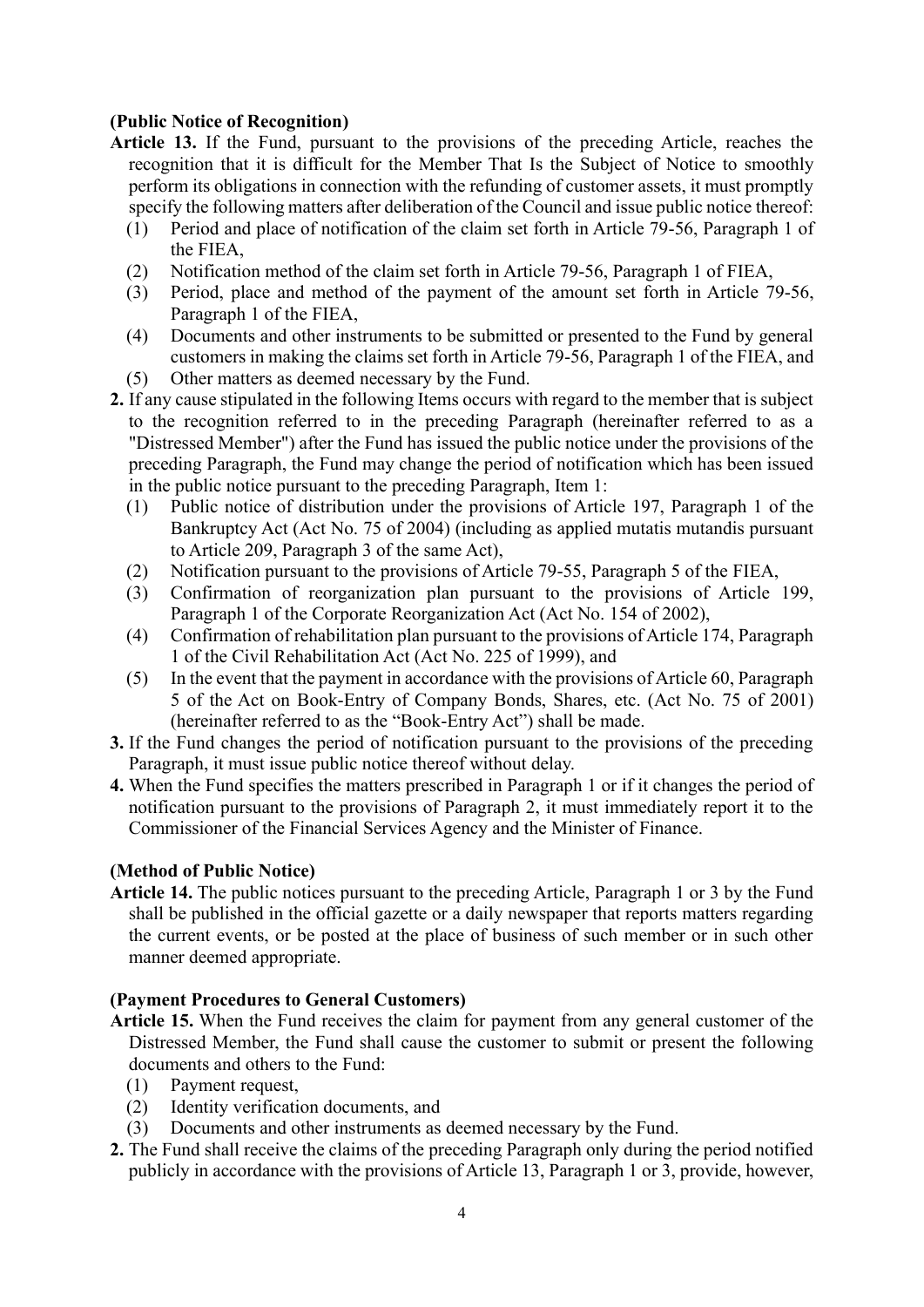that this does not apply if there has been a natural disaster or if the Fund otherwise finds there to be a compelling reason for the failure to make a request within the period of notification.

# **(Payment to General Customers)**

- **Article 16.** At the request of a general customer of the Distressed Member, the Fund shall pay the amount calculated pursuant to the provisions of Paragraph 3 on any claim that such general customer has against such Distressed Member (limited to the claim for the customer assets of said general customer) as of the day that the Fund issues public notice pursuant to Article 13, Paragraph 1 and found by the Fund that it would be difficult for such Distressed Member to make smooth payment (hereinafter referred to as "Claims to Be Compensated").
- **2.** The cases where the Fund finds that it would be difficult for such Distressed Member to make smooth payment in accordance with the preceding Paragraph means those where such Distressed Member would be unable to fully pay such claim given the status of such Distressed Member's assets and status of implementation of separate management of customer assets (or segregated management when the customer assets are those connected with subject commodity derivatives transaction-related transactions) or it would take significant number of days to pay for such claim.
- **3.** The calculated amount of the Claim to be Compensated of Paragraph 1 shall be the amount calculated pursuant to the provisions of Article 3 of the Order on Investor Protection Funds (Ordinance of the Ministry of Finance No. 125 of 2008).
- 4. Notwithstanding the provisions of Paragraph 1, the Fund shall not make the payment referred to in the same Paragraph to any person specified in each Item of Article 18-11 of Order for Enforcement of the Financial Instruments and Exchange Act (Cabinet Order No. 321 of 1965).

## **(Amount of Payment)**

- **Article 17**. If the Distressed Member's general customer making the request set forth in the preceding Article, Paragraph 1 falls under any of the following Items, the amount that must be paid by the Fund pursuant to the provisions of Paragraph 3 of the same Article shall be, notwithstanding the provisions of the same Paragraph, equivalent to the amount under the provisions of the same Paragraph less the amount provided for in any of such Items:
	- (1) If the general customer has provided the whole or a part of the customer assets that are under the Claim to Be Compensated as the subject matter of a security interest: the amount relevant to the portion that has been provided as the subject matter of the security interest among the amount of the relevant whole or part of the customer assets provided as the subject matter of the security interest set forth in the preceding Article, Paragraph 3 (or if such amount exceeds the amount of the secured claim connected with the security interest, the amount of the secured claim connected with such security interest),
	- (2) If the general customer has incurred an obligation to such Distressed Member: the amount of the obligation (or if the general customer falls under the preceding Item in connection with such obligation, the amount of the obligation less the amount provided for in the same Item), or
	- (3) If the customer assets that are subject to the Claim to Be Compensated include a Claim to Be Compensated specified in Article 60, Paragraph 1 of the Book-Entry Act: The amount of customer assets equivalent to the Claims to Be Compensated set forth in the same Paragraph, as valued pursuant to the provisions of Article 4-2 of the Order on Investor Protection Funds (Ordinance of the Ministry of Finance No. 125 of 2008) (or if the provisions of the Article 60, Paragraph 5 of the Book-Entry Act apply to such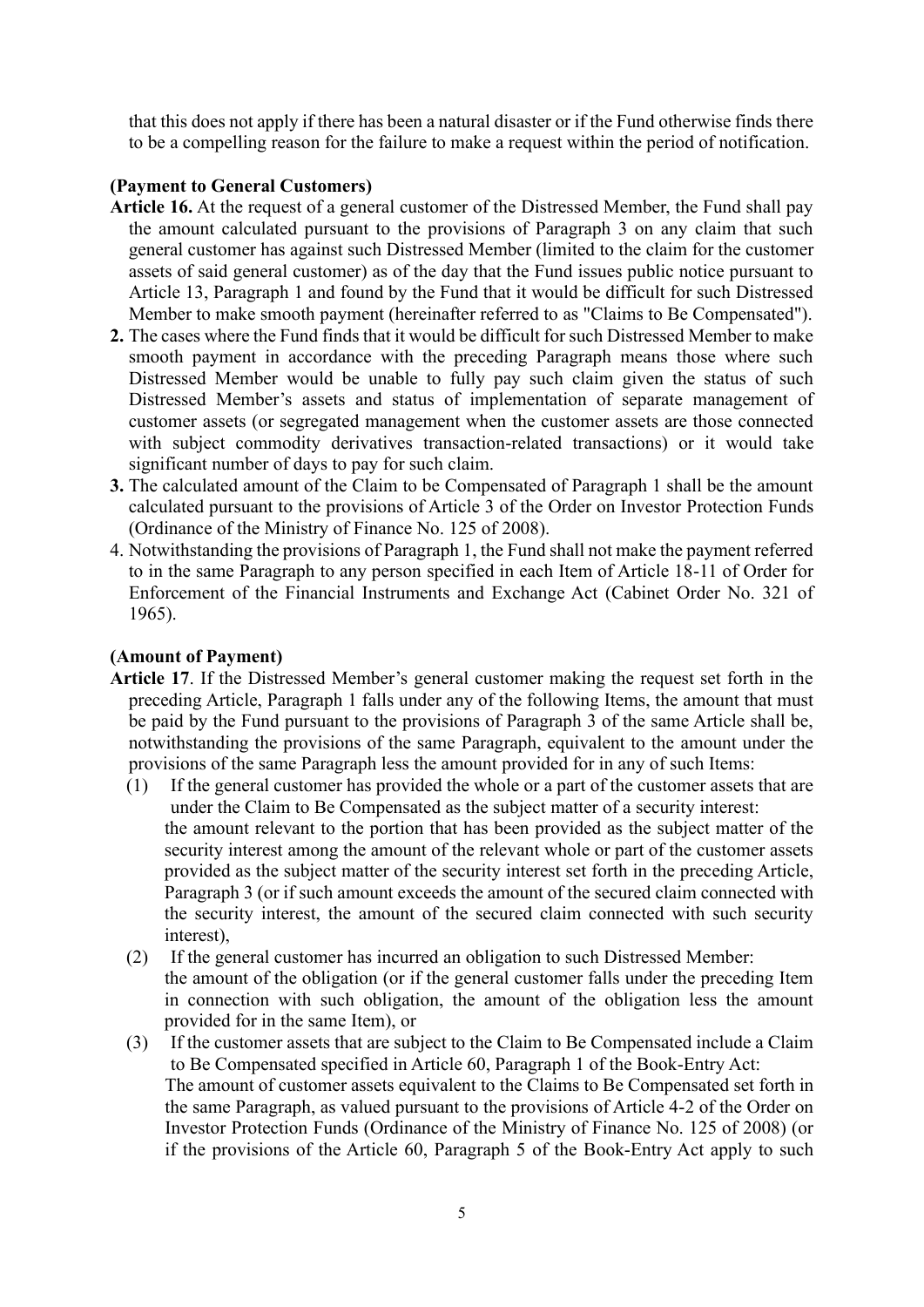customer assets, such amount less the amount of payment reduced pursuant to the provisions of the same Paragraph).

- **2.** In paying the amount to be paid pursuant to Article 79-57, Paragraph 1 of the FIEA (limited to where the case falls under the one stipulated in the same Paragraph, Item 3), the Fund shall exchange the necessary information and be in close communication with the trustees under Article 52 of the Book-Entry Act so that such payment is smoothly and surely made.
- **3.** In the case where any member is regarded as a general customer pursuant to the provisions of Article 79-20, Paragraph 2, the preceding Article, Paragraph 1 or the Paragraph 1 of this Article shall be applied to each general customer of such member causing the member to be regarded as such general customer regarding that it has the position of a general customer.
- **4.** If the amount to be paid in accordance with the provisions of the preceding Article, Paragraph 1 and the Paragraph 1 of this Article exceeds 10 million yen, the amount to be paid shall be 10 million yen.

# **(Acquisition of Claim to Be Compensated)**

- **Article 18.** If the Fund has made the payment referred to in Article 16, Paragraph 1, it acquires the Claim to Be Compensated in connection with such payment and in line with the amount it pays.
- **2.** In the event that the Fund has acquired the Claim to Be Compensated pursuant to the preceding Paragraph, the Fund shall take measures deemed necessary to preserve and exercise the claim and try to collect the whole or a part of the claim if there is such a possibility.

### **CHAPTER 4. LENDING OF FUNDS PURSUANT TO THE PROVISIONS OF ARTICLE 79-59 OF THE FIEA**

### **(Loans of Funds for Refunds)**

- **Article 19.** Based on the application of the Member That Is the Subject of Notice (excluding a Distressed Member) which has received the recognition from the Commissioner of the Financial Services Agency specified in Article 79-59, Paragraph 2 of the FIEA or the agent of the beneficiary of the Member That Is the Subject of Notice (meaning the agent of the beneficiary of a trust prescribed in Article 43-2, Paragraph 2 of the FIEA, hereinafter referred to as "Member That Is the Subject of a Notice and Others"), the Fund may loan the necessary funds for the expeditious performance of obligations connected with the refunding of customer assets (hereinafter referred to as "Loan of Funds for Refunds") to such Member That Is the Subject of a Notice and Others, within the limits of the amount that is found to be necessary.
- **2.** The Fund shall extend the Loan of Funds for Refunds only if all of the requirements stipulated in the following each Item are met:
	- (1) Providing the Loan of Funds for Refunds is found to be necessary for the expeditious performance of obligations connected with the refund of customer assets, and
	- (2) It is found to be possible to rely upon the proceeds of the Loan of Funds for Refunds being used for the expeditious performance of obligations connected with the refund of customer assets.
	- (3) If the Fund intends to extend the Loan of Funds for Refunds pursuant to the provisions of the preceding Paragraph, it shall determine the interest rate and other terms and conditions for such Loan of Funds for Refunds considering the financial situation, required expenses and other matters and request any collateral in principle.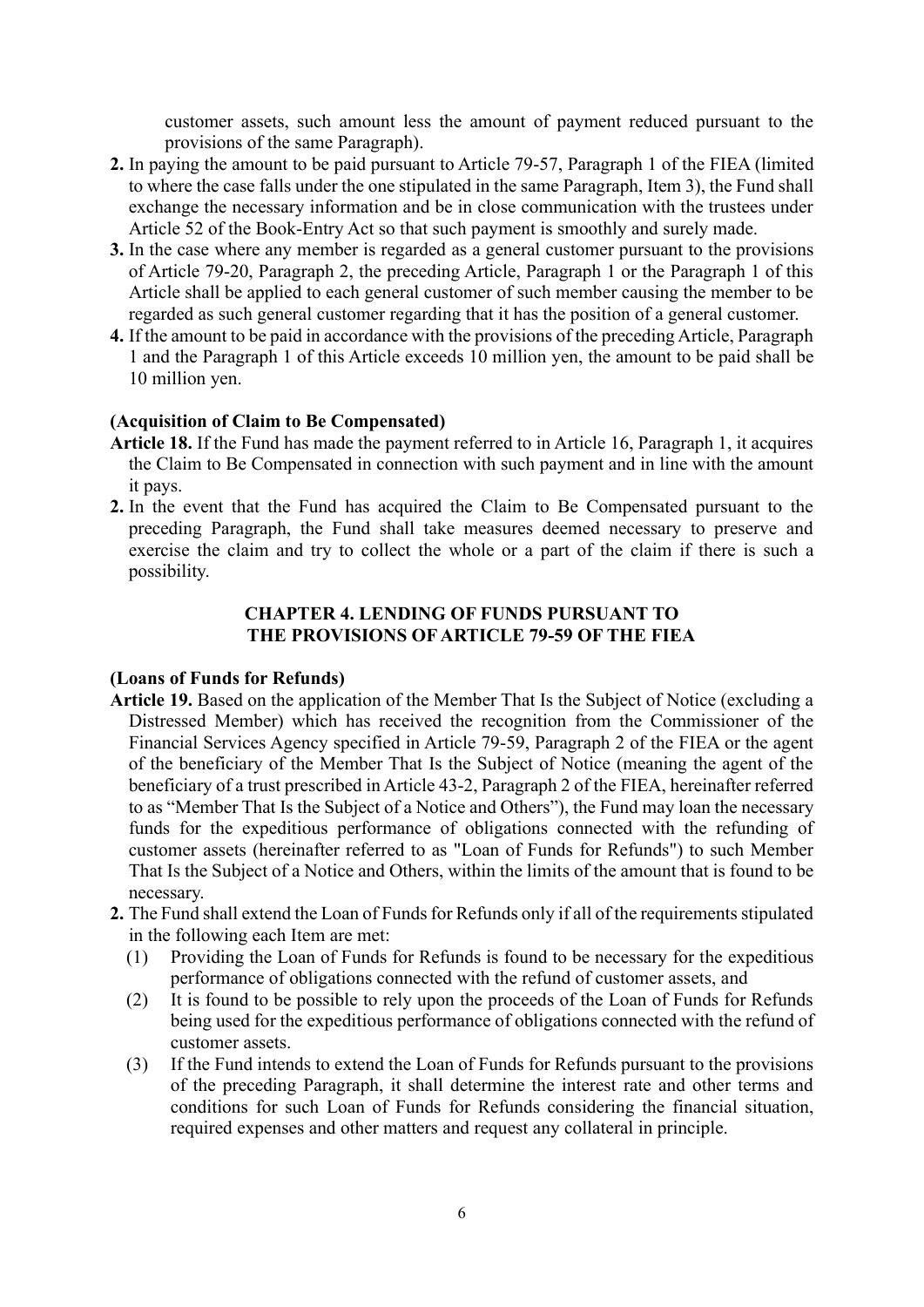# **(Application of Loans of Funds for Refunds)**

- **Article 20.** The Fund shall receive the notification from the Commissioner of the Financial Services Agency that the recognition of eligibility has been done pursuant to the provisions of Article 79-59, Paragraph 3 of the FIEA.
- **2.** In the event that the Fund receives the application for the Loans of Funds for Refunds from the Member That Is the Subject of Notice and Others, it shall request the submission of the application form for Loans of Funds for Refunds and other related documents as deemed necessary by the Fund.

## **(Decision on Loans of Funds for Refunds)**

- **Article 21.** If the application for the Loans of Funds for Refunds of the preceding Article has been filed, the Fund shall decide whether the Loans of Funds for Refunds pertaining to such application may be extended or not, within 2 weeks from the date of such application, after deliberation of the Council, the amount of the Loans of Funds for Refunds and other matters deemed necessary for extending the Loans of Funds for Refunds.
- **2.** The Fund shall, if it is deemed necessary to make the decision of the preceding Paragraph, request that the Commissioner of the Financial Services Agency provide the Fund with the materials relating to the Member That Is the Subject of Notice or allow the Fund to inspect such materials.
- **3.** When the Fund makes the decision prescribed in Paragraph 1, it must immediately report it to the Commissioner of the Financial Services Agency and the Minister of Finance.

### **(Execution of Agreement relating to Loans of Funds for Refunds)**

**Article 22.** When the Fund decides to extend the Loans of Funds for Refunds pursuant to the provisions of the preceding Article, Paragraph 1, it shall execute the contract relating to such Loans of Funds for Refunds with the Member That Is the Subject of Notice and Others which has applied such Loans of Funds for Refunds.

# **CHAPTER 5. JUDICIAL AND NON-JUDICIAL ACTS UNDER PROVISIONS OF ARTICLE 79-60 OF FIEAAND SERVICES CONTRIBUTING TO PROMPT RETURN OF CUSTOMER ASSETS UNDER PROVISIONS OF ARTICLE 79-61 OF FIEA**

### **(Judicial or Non-judicial Acts)**

- **Article 23.** If the Fund finds it necessary in order to preserve the fulfillment of a claim that a general customer has against a Financial Services Provider That Is the Subject of a Notice (limited to a claim involving the customer assets of that general customer), the Fund, within the scope of this necessity, shall perform the services relating to any and all judicial and nonjudicial acts that are necessary for preserving the fulfillment of such claim on behalf of such general customer.
- **2.** Before performing a judicial act pursuant to the provisions of the preceding Paragraph, the Fund shall notify the general customer that the Fund represents in such act of the content of such act.
- **3.** If the Fund receives the notice pertaining to extinguishing the authority of representation of the Fund from the general customer to which it has notified pursuant to the provisions of the preceding Paragraph, the authority to represent such customer will extinguish.

# **(Services and Other Matters for Contributing to Expeditious Return of Customer Assets)**

**Article 23-2.** The Fund shall perform the services contributing to expeditious return of customer assets as prescribed in Article 79-61 of the FIEA.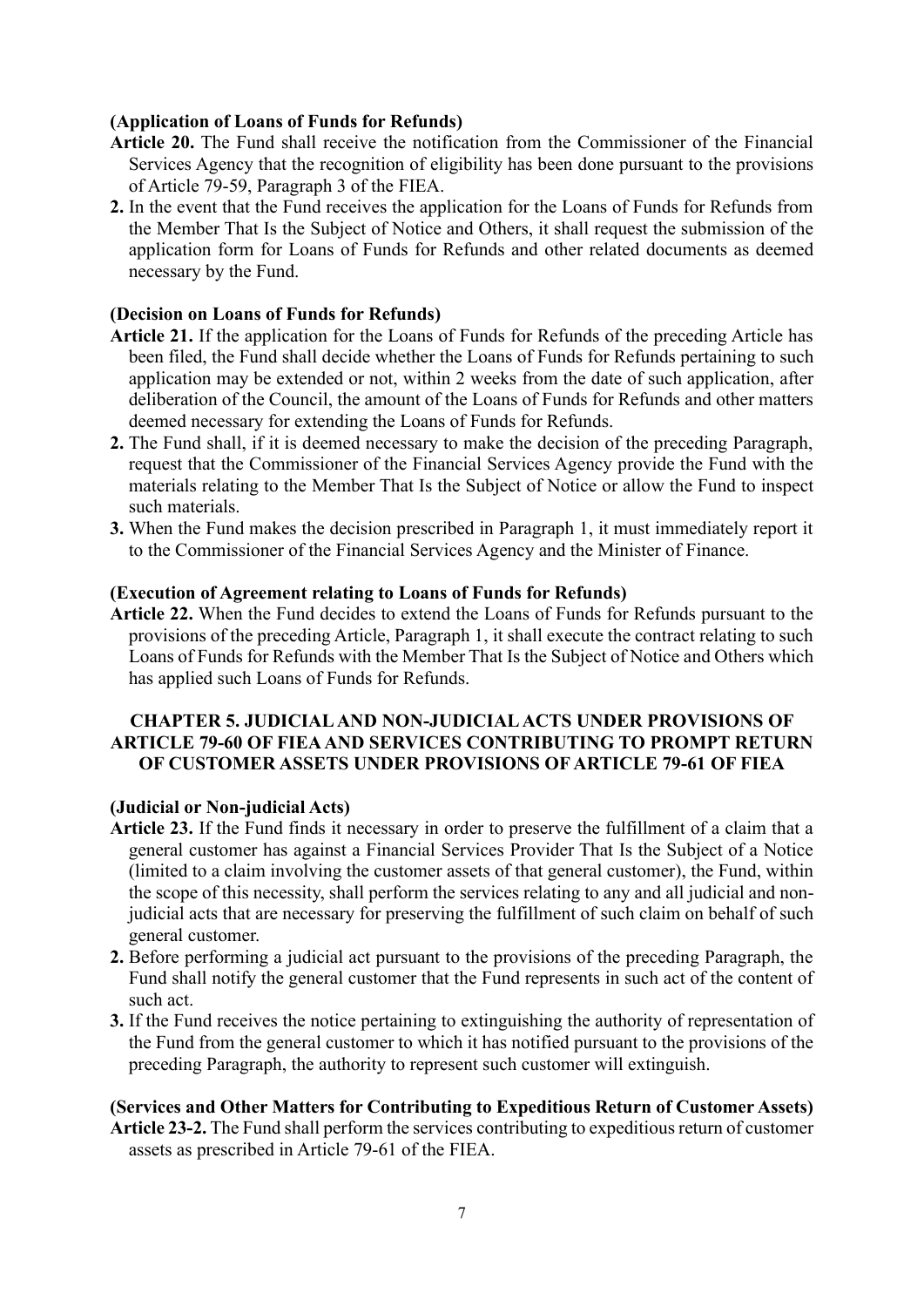# **CHAPTER 6. SUBMISSION OF CUSTOMER LISTS AS PRESCRIBED IN THE PROVISIONS OF CHAPTER 4, SECTION 5, CHAPTER 5, SECTION 3 AND CHAPTER 6, SECTION 3 OF THE ACT ON SPECIAL TREATMENT OF CORPORATE REORGANIZATION PROCEEDINGS AND OTHER INSOLVENCY PROCEEDINGS OF FINANCIAL INSTITUTIONS AND OTHER SERVICES UNDER THESE PROVISIONS**

**Article 24.** The Fund shall submit customer lists and perform other services as prescribed in the provisions of Chapter 4, Section 5, Chapter 5, Section 3 and Chapter 6, Section 3 of the Act on Special Treatment of Corporate Reorganization Proceedings and Other Insolvency Proceedings of Financial Institutions (Act No. 95 of 1996) and perform other services in an appropriate manner.

### **CHAPTER 7. SERVICES AS BANKRUPTCY TRUSTEE AND OTHERS**

#### **(Services as Bankruptcy Trustee and Others)**

- **Article 24-2.** If the Fund is appointed as any position set forth in any of the following Items (hereinafter referred to as "Bankruptcy Trustee and Others" by any court or the person having the authority to appoint a person at such position pursuant to the provisions of the Bankruptcy Act, Civil Rehabilitation Act, Corporate Reorganization Act or Act on Recognition of and Assistance for Foreign Insolvency Proceedings (Act No. 129 of 2000), the Fund shall assume such appointed position:
	- (1) Bankruptcy trustee, provisional administrator, bankruptcy trustee representative or provisional administrator representative stipulated in the Bankruptcy Act,
	- (2) Supervisor, trustee, provisional administrator, trustee representative or provisional administrator representative stipulated in the Civil Rehabilitation Act,
	- (3) Trustee, trustee representative, provisional administrator, provisional administrator representative or supervisor stipulated in the Corporate Reorganization Act, and
	- (4) Recognition trustee, provisional administrator, recognition trustee representative or provisional administrator representative.
- **2.** If the Fund assumes the position of Bankruptcy Trustee and Others pursuant to the provisions of the preceding Paragraph, it shall perform services as the Bankruptcy Trustee and Others in proper fashion pursuant to the Bankruptcy Act, Civil Rehabilitation Act, Corporate Reorganization Act or Act on Recognition of and Assistance for Foreign Insolvency Proceedings.

# **CHAPTER 8. SERVICES AS THE SPECIAL OVERSIGHT AGENT SPECIFIED IN ARTICLE 126-4, PARAGRAPH 3 OF THE DEPOSIT INSURANCE ACT AND THE CORPORATION AGENT STIPULATED IN ARTICLE 126-6, PARAGRAPH 1 OF THE SAME ACT**

### **(Services as Special Oversight Agent)**

- **Article 24-3.** In the event that the Deposit Insurance Corporation entrusts the whole or part of implementation of oversight pertaining to designation of special oversight to be conducted by the Deposit Insurance Corporation (limited to those relating to the member) to the Fund in accordance with the provisions of Article 126-4 of the Deposit Insurance Act (Act No. 34 of 1971) (hereinafter referred to as "Deposit Insurance Act"), the Fund shall assume the position of special oversight agent.
- 2. If the Fund assumes the position of special oversight agent, the Fund shall provide the financial institution and others under special oversight with necessary advice, instructions or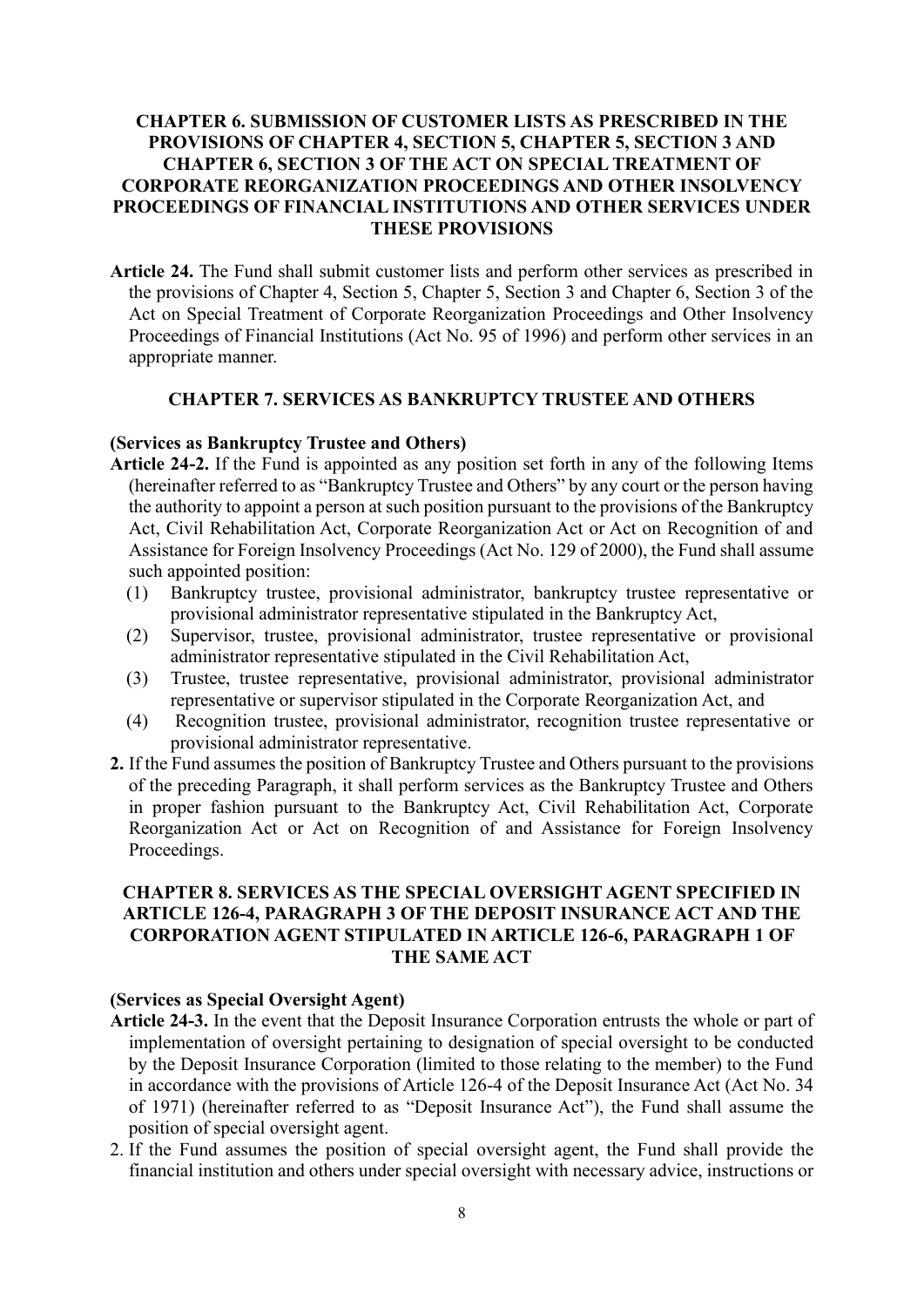recommendations for ensuring the implementation of the plan prepared pursuant to the provisions of Article 126-3, Paragraph 5 and any other necessary advice and others with regard to the execution of its business, and management and disposition of its property in proper fashion pursuant to the Deposit Insurance Act.

### **(Services of Corporation Agent)**

- **Article 24-4.** In the event that the Deposit Insurance Corporation appoints the Fund as the corporation agent with respect to the whole or part of the business pertaining to the injunction ordering specified management to be conducted by the Deposit Insurance Corporation (limited to those relating to the member) in accordance with the provisions of Article 126-6 of the Deposit Insurance Act, the Fund shall assume the position of corporation agent.
- **2.** If the Fund assumes the position of the corporation agent pursuant to the provisions of the preceding Paragraph, it will acquire the whole or part of the rights stipulated in Article 126- 5, Paragraph 2 of the Deposit Insurance Act exclusively belonging to the Deposit Insurance Corporation and shall exercise the rights in proper fashion pursuant to the Deposit Insurance Act.

# **CHAPTER 9. ENTRUSTMENT OF SERVICES**

#### **(Entrustment of Services)**

- **Article 25.** The Fund shall entrust a part of its services to a Financial Instruments Business Association or a member, with the advance authorization of the Commissioner of the Financial Services Agency and the Minister of Finance.
- **2.** The Fund shall execute a service entrustment contract setting forth the kinds and content of services to be entrusted, term of entrustment and other matters deemed necessary in entrusting the services of the preceding Paragraph.

### **CHAPTER 10. REQUEST FOR PETITION TO COMMENCE BANKRUPTCY PROCEEDINGS**

#### **(Request for Petition to Commence Bankruptcy Proceedings)**

- **Article 25-2.** In the event that even if the Fund has requested that a member file a petition to commence bankruptcy proceedings pursuant to the provisions of Article 10-2 of the Articles of Incorporation, such member does not file the petition to commence the bankruptcy proceedings without just cause, the Fund may request the Prime Minister to file the petition to commence the bankruptcy proceedings pursuant to the provisions of Article 490, Paragraph 1 of the Act on Special Treatment of Corporate Reorganization Proceedings and Other Insolvency Proceedings of Financial Institutions.
- **2.** If the petition to commence bankruptcy proceedings is filed by the Prime Minister as a result of the request of the preceding Paragraph and if it is deemed particularly necessary for the Fund to achieve the purpose of the Fund in an efficient way (limited to the case where it is expected to save costs for the services stipulated in Article 52 of the Articles of Incorporation) in consideration of financial resources, condition of property and other situations of the member subjected to such petition, the Fund may bear the expenses necessary for such bankruptcy proceedings.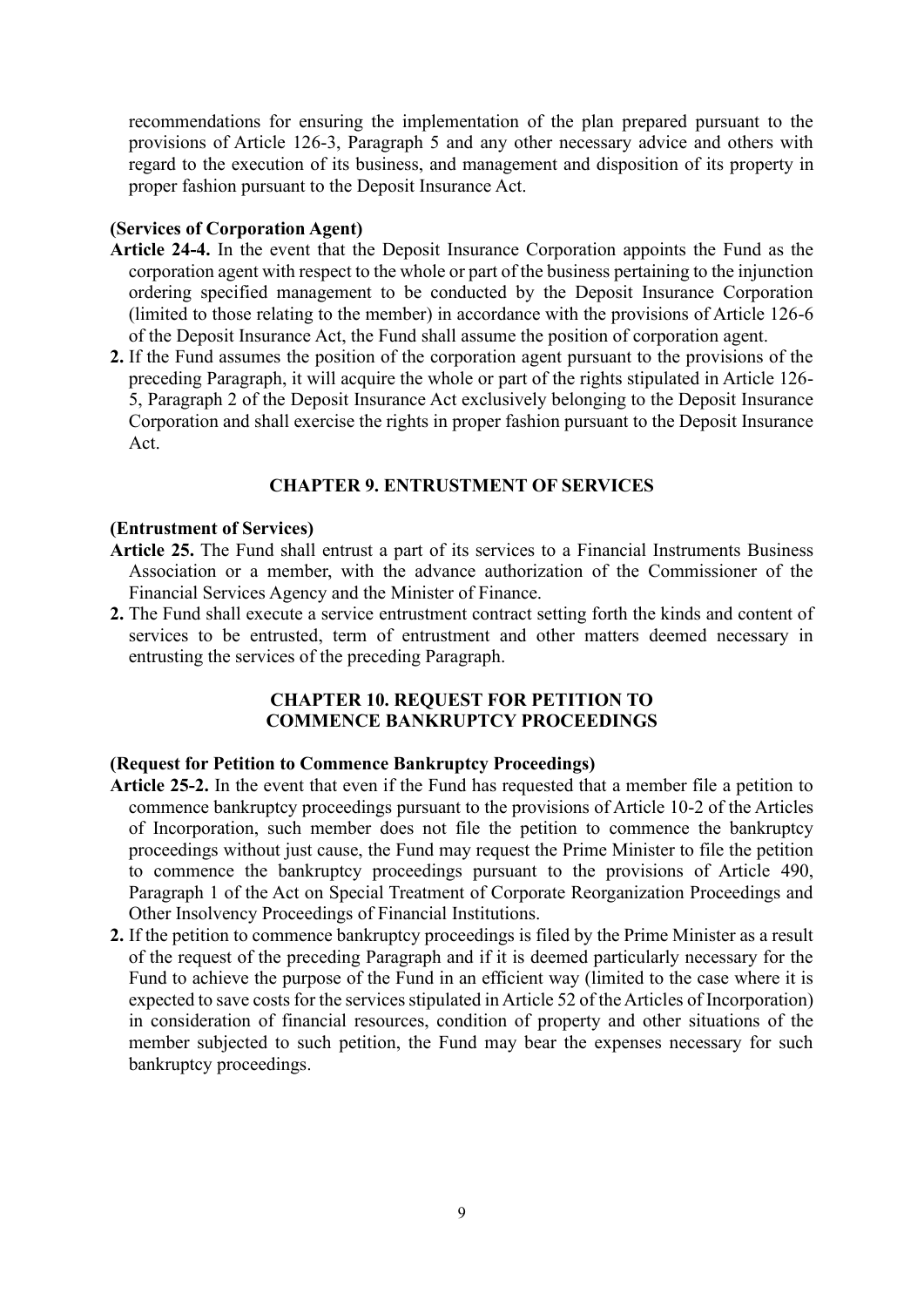### **CHAPTER 11. LEVIES**

#### **(Payment of Levies)**

- **Article 26.** The Fund shall, for each fiscal year, determine the amount of levies to be borne by each member (the member belonging to the Fund on the date beginning such fiscal year (the Member That Is the Subject of Notice of which levies are exempted, a new member stipulated in Article 27-2, Paragraph 1 and the specified bridge financial service provider (that is the specified bridge financial service provider set forth in Article 126-34, Paragraph 3, Item 3, the same shall apply hereafter) which does not conduct the specified assumption of business and others (meaning the specified assumption of business, etc. stipulated in Article 126-34, Paragraph 1 of the Deposit Insurance Act, the same shall apply hereafter) are excluded, the same shall apply in this and the following Articles), and notify such each member thereof together with the due date and payment method thereof with 2 months from the commencement of such fiscal year, except for the fiscal year for which the Fund changes the calculation base amount prescribed in the provisions of the following Article, Paragraph 1 to zero pursuant to the provisions of the proviso of the Paragraph 2 of the same Article.
- **2.** The member shall pay the levies to the Fund within 3 months from the commencement of such fiscal year in accordance with the provisions of the preceding Paragraph, provided, however, that the member may, with the Fund's approval, pay the amount equivalent to one half of the amount of such levies within 3 months from the date having lapsed 6 months from the commencement date of such fiscal year.
- **3.** The approval in the proviso of the preceding Paragraph shall be made by resolution of the Board of Directors.

#### **(Amount of Levies)**

**Article 27.** The amount of levies for each member is the total amount specified in each of the following:

- (1) The amount obtained through dividing the amount equivalent to twenty one-hundredths of the calculation base amount by the number of members,
- (2) The amount obtained through multiplying the amount equivalent to forty onehundredths of calculation base amount by the percentage obtained through dividing the amount of operating revenue of each member (the amount of operating revenue for the second preceding fiscal year of the member's fiscal year including the levies payable date (in the event that the number of months of the second preceding year is less than 12 months, the amount obtained through dividing the operating revenue by the number of months of such fiscal year and then multiplying by 12 (rounding off fractions less than one yen) and zero in cases where such amount becomes less than zero, the same shall apply hereafter) by the total amount of the operating revenues of all members.
- (3) The amount obtained through multiplying the amount equivalent to forty onehundredths of calculation base amount by the percentage obtained through dividing the amount of customer assets to be compensated of each member (meaning the amount of customer assets to be compensated for the second preceding fiscal year of the member's fiscal year including the levies payable date, the same shall apply in this Item) by the total amount of customer assets of all members.
- **2.** The calculation base amount in the preceding Paragraph shall be 5 billion yen, provided, however, that if the balance of the Fund for investor protection at the end of a fiscal year reaches the sufficient amount in consideration of the anticipated amount of the expenses required for services relating to the Fund for investor protection and in the cases equivalent thereto, the Fund may change the calculation base amount for the following fiscal year through the resolution of general meeting of members.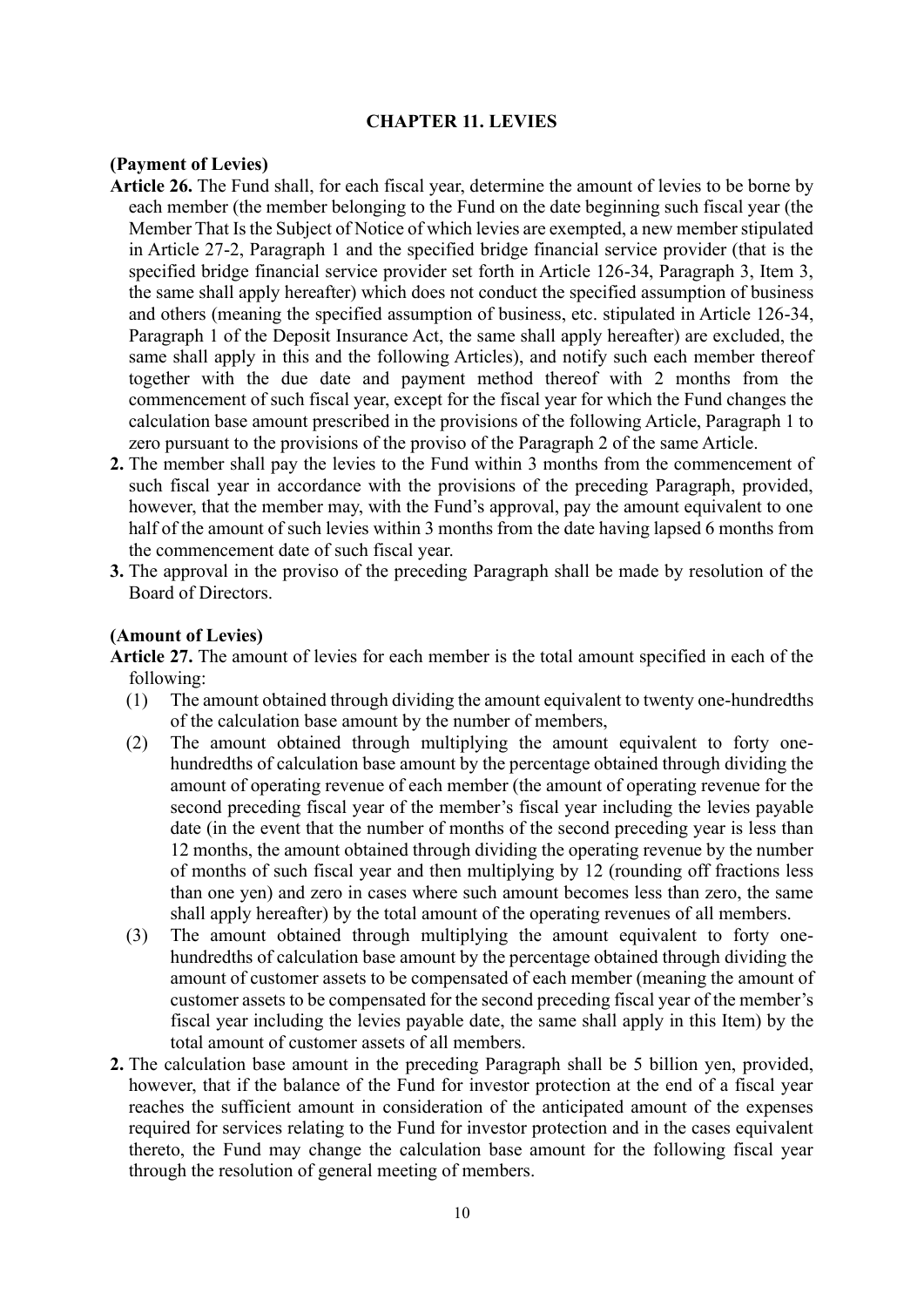- **3.** The sufficient amount in consideration of the anticipated amount of the expenses required for services relating to the Fund for investor protection as prescribed in the proviso of the preceding Paragraph shall be 50 billion yen.
- **4.** If a member has merged with another member, succeeded the whole or part of another member's business due to a company split (which shall be limited to securities-related business and/or commodity derivatives transaction-related business, provided, however, that when said other member is a specified member of a consignor protection fund under the Financial Instruments and Exchange Act, it shall be limited to those pertaining to securitiesrelated business, the same shall apply to hereafter and Item 1, Paragraph 1 of Article 27-2) or acquired the whole or part of another member's business, the amount of operating revenue of such member and such other members specified in Paragraph 1, Item 2 and the amount of customer assets to be compensated for specified in the same Paragraph, Item 3 shall be calculated by reasonable method in consideration of the merger, succession of business due to company split or acquisition or transfer of business.
- **5.** If the amount of levies contains fractions less than 1,000 yen, the fractions shall be rounded off.
- **6.** A member shall submit the materials necessary for calculation of the amount of levies in accordance with the method determined by the Fund.

# **(Levies for New Members)**

- **Article 27-2.** The Fund shall notify a member that newly joined the Fund during each fiscal year (hereinafter referred to as "New Member" in this Article and Article 27-4) of the amount of levies to be paid together with the information on due date and payment method at the time of joining, provided, however, that this is not applied if the New Member falls under any of the following:
	- (1) If the New Member joins to the Fund in order to merge with other member (excluding the merger in which such New Member will disappear due to the merger), succeed all business of the other member due to a company split or acquire all business of the other member and obtains the Fund's approval, and
	- (2) If the New Member is a specified bridge financial service provider that has not received a decision that it shall carry out the specified assumption of business and others.
- **2.** The member shall pay the levies to the Fund by the due date in accordance with the provisions of the preceding Paragraph,
- **3.** The levies for the New Member shall be 4 million yen.
- **4.** The approval under Paragraph 1, Item 1 shall be made by resolution of the Board of Directors.

# **(Treatment of Levies for a Member that is a Specified Bridge Financial Service Provider)**

- **Article 27-3.** A member that is a specified bridge financial service provider is not required to pay the levies until it is decided that such member shall carry out the specified assumption of business and others.
- **2.** In the event it has been decided that the member that is a specified bridge financial service provider shall carry out the specified assumption of business and others, such member must pay levies stipulated in the preceding Article, Paragraph 3 as the levies for the fiscal year in which such decision has been made and pay the levies for the following fiscal years pursuant to the provisions of Article 26, Paragraph 2.

### **(Exception of Levies Exemption)**

**Article 27-4.** The case to be specified by the Operational Rules under Article 59, Paragraph 2, Proviso of the Articles of Incorporation shall be the case set forth in any of the following Items: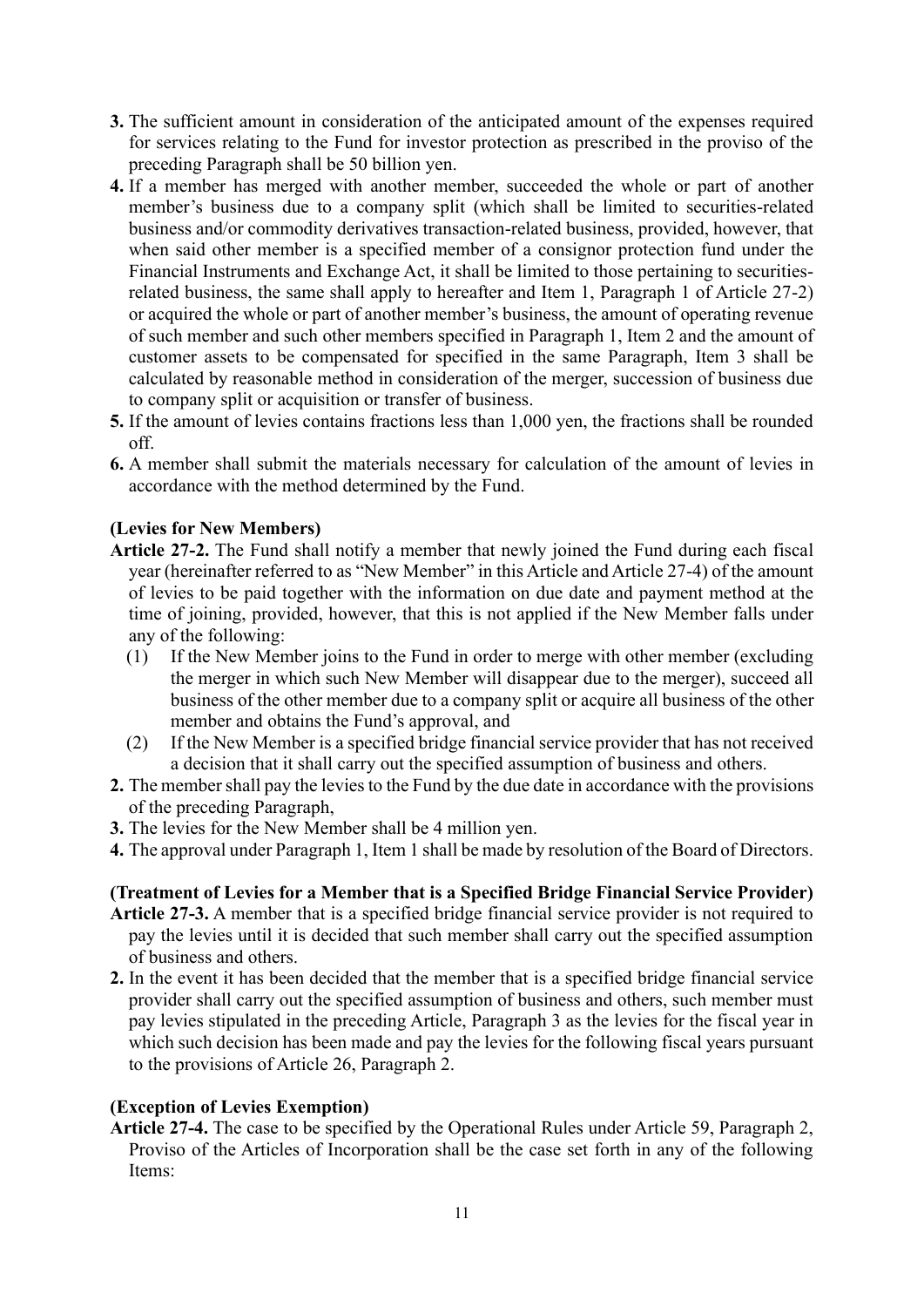- (1) If the Fund makes the payment of Article 16, Paragraph 1 to a general customer of the member having paid levies to the Fund, and
- (2) If the New Member has paid levies pursuant to Article 27-2 for the fiscal year in which the Fund changes the calculation base amount of Paragraph 1 of Article 27 to zero pursuant to the provisions of the Proviso of the Paragraph 2 of the same Article.

## **(Delinquent Charges)**

- **Article 28.** If a member fails to pay its levies by the due date for payment, it must pay a delinquency charge to the Fund.
- **2.** The amount of a delinquency charge is calculated by multiplying the amount of unpaid levies by an annual rate of 14.5 percent, based on the number of days from the day following the due date for payment until the day of payment.

# **CHAPTER 12. MISCELLANEOUS PROVISIONS**

# **(Establishment of Details)**

**Article 29.** The Chairman shall separately establish the necessary matters relating to this Operational Rules.

# **SUPPLEMENTARY PROVISIONS**

**Article 1.** These Operational Rules shall be enforced from the date of establishment of the Fund.

**Article 2.** For the fiscal years from the fiscal year including the Fund establishment date to Fund's fiscal year to which the day determined by the Cabinet Order stipulated in Paragraph 1 of Article 7 of the Supplementary Provisions of the Securities and Exchange Act belongs, a member shall pay, as levies, the amount obtained through multiplying the amount of levies calculated pursuant to the Detailed Regulations for Levies by the percentage of levies specified by the provisions of Supplemental Provisions Article 5 of the Securities and Exchange Act.

# **Supplementary Provisions (August 11, 1999)**

These revisions shall come into force on August 12, 1999. (Note) The revised provisions are as follows: Paragraph 1 of Article 3 and Paragraph 3 of Article 26 are revised.

# **Supplementary Provisions (June 26, 2000)**

These revisions shall come into force on July 1, 2000. (Note) The revised provisions are as follows: Paragraph 2 of Article 12, Paragraph 4 of Article 13, Paragraph 3 of Article 16, Paragraph 1 of Article 19, Paragraph 1 of Article 20, Paragraphs 2 and 3 of Article 21 and Paragraph 1 of Article 25 are revised.

# **Supplementary Provisions (December 26, 2000)**

These revisions shall come into force on January 6, 2001. (Note) The revised provisions are as follows: Paragraph 4 of Article 13, Paragraph 3 of Article 21 and Paragraph 1 of Article 25 are revised.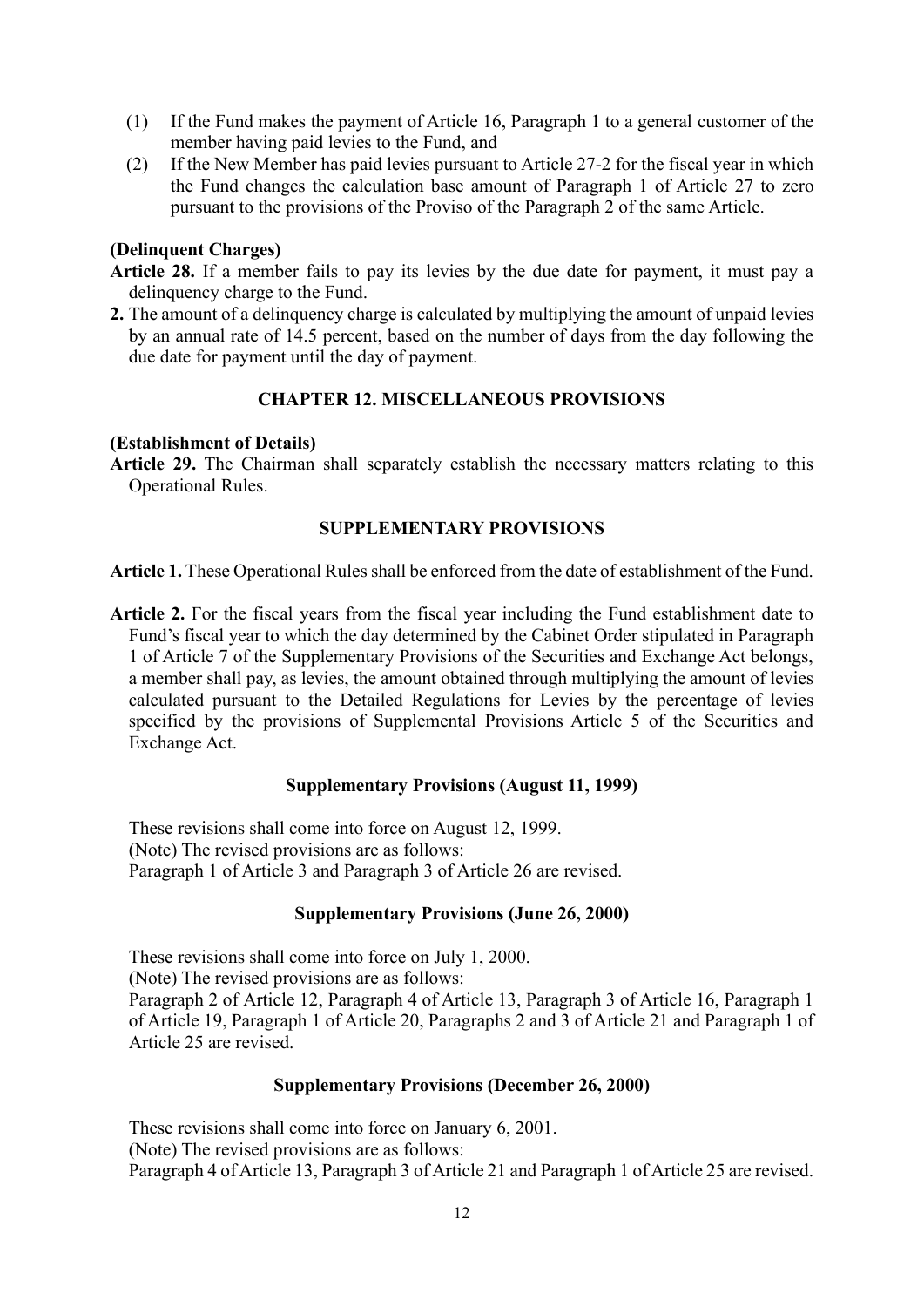## **Supplementary Provisions (March 20, 2003)**

**Article 1.** The revision shall come into force on April 1, 2003.

- **Article 2.** In the fiscal year 2003, notwithstanding the provisions of Paragraph 2 of Article 27, the calculation base amount set forth in Paragraph 1 of the same Article shall be zero and the provisions of Article 26 are applied.
- **Article 3.** A member that has newly joined the Fund during the fiscal years 2001 or 2002 shall pay the amount of levies specified in any of the following Items (the amount specified in Sub-item b of Item 2 and Item 3 for a member that has newly joined the Fund during the fiscal year 2001) in addition to the levies stipulated in the provisions of Articles 26 and 27:
	- 1 Amount of Levies in Fixed Rate for Fiscal Year during Which Member has joined
	- a. Levies Amount in Fixed Rate of Operating Income:

The amount obtained through multiplying the amount of operating income in the member's fiscal year in which the member has joined the Fund (zero yen, if such amount is less than zero, the same shall apply to Sub-Item b (1) of the next Item, and Sub-Item b (1) of Item 3 by the average burden ratio (the percentage obtained through dividing the total burden percentages with respect to the operating income from fiscal years 1998 to 2000 by 3, the same shall apply to Sub-Item b (1) of the next Item and Sub-Item b (1) of Item 3), and

b. Amount of Levies in Fixed Rate in connection with Sales Representatives:

The amount obtained through multiplying the number of sales representatives as of the end of the member's fiscal year in which the member has joined the Fund by the average burden ratio (the percentage obtained through dividing the total burden percentages of the operating income from fiscal years 1998 to 2000 by 3, the same shall apply to Sub-Item b (2) of the next Item and Sub-Item b (2) of Item 3),

- 2 Amount of Levies for Fiscal Year Following the Fiscal Year in Which Member has ioined:
	- a. Fixed amount of levies: 1 million yen,
	- b. Amount of levies in fixed rate:
	- (1) Levies Amount in Fixed Rate of Operating Income:
		- The amount obtained through multiplying the amount of operating income of 12 months from the month in which the member has joined the Fund by the average burden ratio, and
	- (2) Levies Amount in Fixed Rate of Sales Representative: The amount obtained through multiplying the number of sales representatives of 12
		- months from the month in which the member has joined the Fund by the average burden ratio, and
- 3 Amount of Levies for Fiscal Year Following the Fiscal Year in Which the Member has Joined:
	- a. Fixed amount of levies: 1 million yen,

b. Amount of levies in fixed rate:

- (1) Levies Amount in Fixed Rate of Operating Income: The amount obtained through multiplying the amount of operating income of the fiscal year following the member's fiscal year including the date of joining by the average burden ratio, and
- (2) Levies Amount in Fixed Rate of Sales Representatives: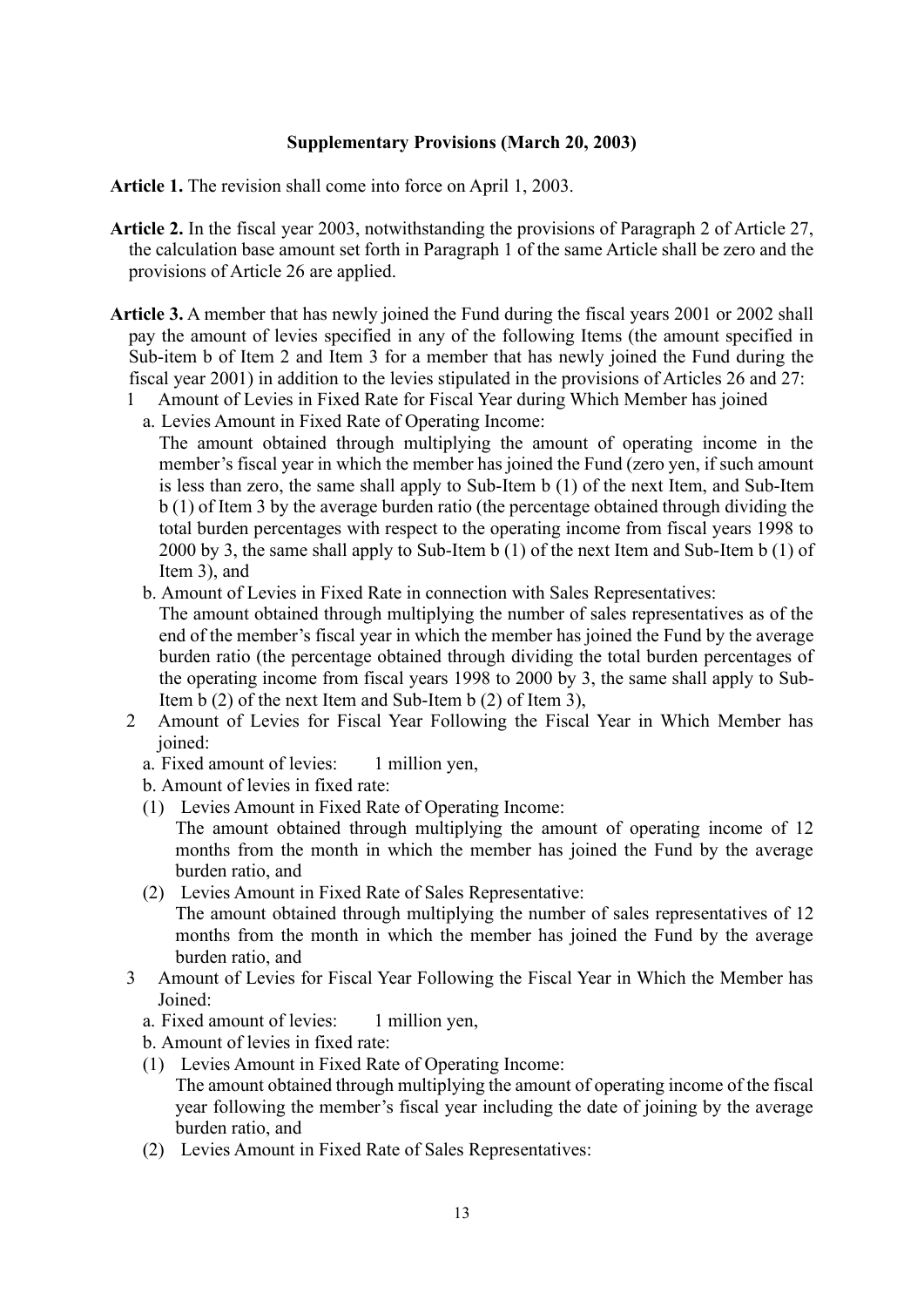The amount obtained through multiplying the number of sales representatives of the fiscal year following the member's fiscal year including the date of joining by the average burden ratio.

**2.** The fund shall calculate the amount of levies to be paid by a member during the fiscal year following the fiscal year in which the member has joined the Fund for the levies specified in the Item 1 of the preceding Paragraph and the fixed amount of levies set forth in Sub-Item a of Item 2 of the same Paragraph, and during the fiscal year after next of the fiscal year in which the member has joined the Fund for the amount of fixed ratio levies specified in Sub-Item b of the same Item and the levies set forth in Item 3 of the same Paragraph, and notify such member thereof together with the information on the due date and payment method.

(Note) The revised provisions are as follows:

- (1) Paragraph 1 of Article 3 is deleted and Paragraphs 2 and 3 are amended. Paragraphs 4 through 6 of Article 26 are amended.
- (2) Items 1 and 2 of Article 4, Item 6 of Paragraph 1 and Item 6 of Paragraph 2 of Article 5, Item 2 of Paragraph 2 of Article 13, Article 24, Paragraphs 1 through 3 of Article 26, and Paragraph 1 of Article 27 are revised.
- (3) Items 7 through 9 of Paragraph 2 of Article 5 are moved down by one Item respectively to Items 8 through 10, and Item 7 is newly established.
- (4) Item 3 of Paragraph 2 of Article 13, Items 1 through 3 of Paragraph 1 of Article 27, Paragraphs 2 through 6 of Article 27 and Paragraphs 1 through 4 of Article 27-2 are newly established.

### **Supplementary Provisions (March 25, 2004)**

The revision shall come into force on April 1, 2004.

(Note) The revised provisions are as follows:

Items 1 and 3 of Article 4, Item 3 of Paragraph 1 of Article 5 and Paragraph 4 of Article 16 are revised.

### **Supplementary Provisions (November 25, 2004)**

The revision shall come into force on December 1, 2004, provided, however, that the revision of Table of Contents, Article 5, Items 1 through 4 of Paragraph 2 of Article 13, the title of Chapter 5 and Article 24 comes into force on January 1, 2005.

(Note) The revised provisions are as follows:

- (1) Table of Contents, Item 6 of Paragraph 1 of Article 5, Item 1 of Paragraph 2 of Article 13, the titles of Chapter 5 and Article 24 are revised.
- (2) Paragraph 2 of Article 17 is moved down by one Paragraph to Paragraph 3 which is revised, and Paragraph 2 of Article 17 is newly established.
- (3) Items 2 and 3 of Paragraph 2 of Article 13 are moved down by one Item respectively to Items 3 and 4, and Item 2 is newly established.
- (4) Item 5 of Paragraph 2 of Article 13 and Item 3 of Paragraph 1 of Article 17 are newly established.

### **Supplementary Provisions (April 13, 2006)**

The revision shall come into force on the date of enforcement of the Companies Act, provided, however, that if the Fund finds the fact that any petition to commence liquidation has been filed prior to the enforcement date, the provisions in force shall remain applicable regardless the provisions of Paragraph 1 of Article 5.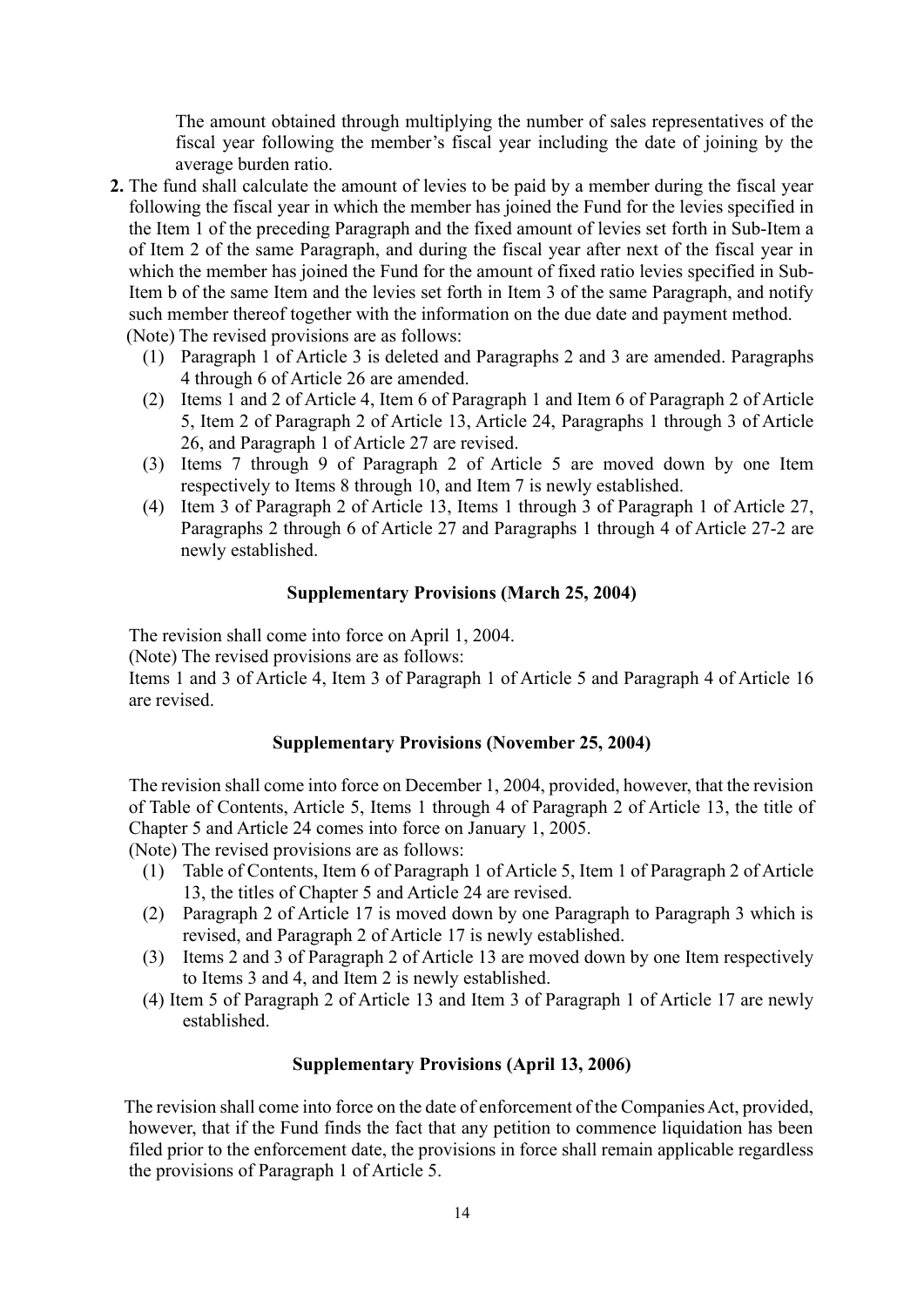(Note) The revised provisions are as follows:

- (1) Items 1 and 2 of Paragraph 1 of Article 4, Items 4 and 6 of Paragraph 1 and Items 2 and 6 through 8 of Paragraph 2 of Article 5, Items 2 and 3 of Paragraph 1 and Paragraph 4 of Article 27 and Paragraph 1 of Article 27-2 are revised.
- (2) "The enforcement date of the Companies Act (Act No. 86 of 2005)" is May 1, 2006.

# **Supplementary Provisions (September 28, 2007)**

The revision shall come into force on September 30, 2007.

(Note) The revised provisions are as follows:

- (1) Articles 1 and 2, Items 1 through 3 of Article 4, Items 3, 5 and 6 of Paragraph 1 and Items 1 through 3 and 6 through 9 of Paragraph 2 of Article 5, Paragraph 2 of Article 6, Paragraph 2 of Article 8, Paragraph 1 of Article 12, Items 1 through 4 of Paragraph 1 and Items 2 and 5 of Paragraph 2 of Article 13, Paragraphs 2 and 4 of Article 16, Item 3 of Paragraph 1 and Paragraphs 2 and 3 of Article 17, Paragraph 1 of Article 19, Paragraph 1 of Article 20, Article 23, Paragraph 1 of Article 25 and Item 2 of Paragraph 1 and Paragraph 6 of Article 27 are revised.
- (2) Item 7 or Paragraph 1 of Article 5 is moved down by one Item, and Item 7 is newly established.
- (3) Item 10 of Paragraph 2 of Article 5 is moved down by one Item, and Item 10 is newly established.
- (4) Paragraph 4 of Article 17 is newly established.

# **Supplementary Provisions (March 10, 2009)**

This revision shall come into force on the approval date of Operational Rules. (Note) The revised provisions are as follows:

- (1) Item 5 of Paragraph 2 of Article 13 is revised.
- (2) Item 3 of Paragraph 1 and Paragraph 2 of Article 17 are revised.
- (3) "Approval date of Operational Rules" is March 30, 2009.

# **Supplementary Provisions (July 1, 2010)**

This revision shall come into force on July 1, 2010.

(Note) The revised provisions are as follows:

- (1) Article 27-2 is revised.
- (2) Article 27-3 is newly established.

### **Supplementary Provisions (March 28, 2014)**

This revision shall come into force on March 28, 2014.

(Note) The revised provisions are as follows:

- (1) Table of Contents, Item 2 of Article 4 and the name of Chapter 4 are revised.
- (2) Former Chapter 5 is changed to Chapter 6, former Chapter 6 is changed to Chapter 9, former Chapter 7 is changed to Chapter 11 and former Chapter 8 is changed to Chapter 12, and Chapters 5, 7, 8 and 10 are newly established.
- (3) Item 9 of Paragraph 2 of Article 5 is deleted, and former Items 10 and 11 are moved up by one Item respectively to Items 9 and 10.
- (4) Former Article 23 is revised and moved down by one Article to Article 23-2, and Article 23 is newly established.